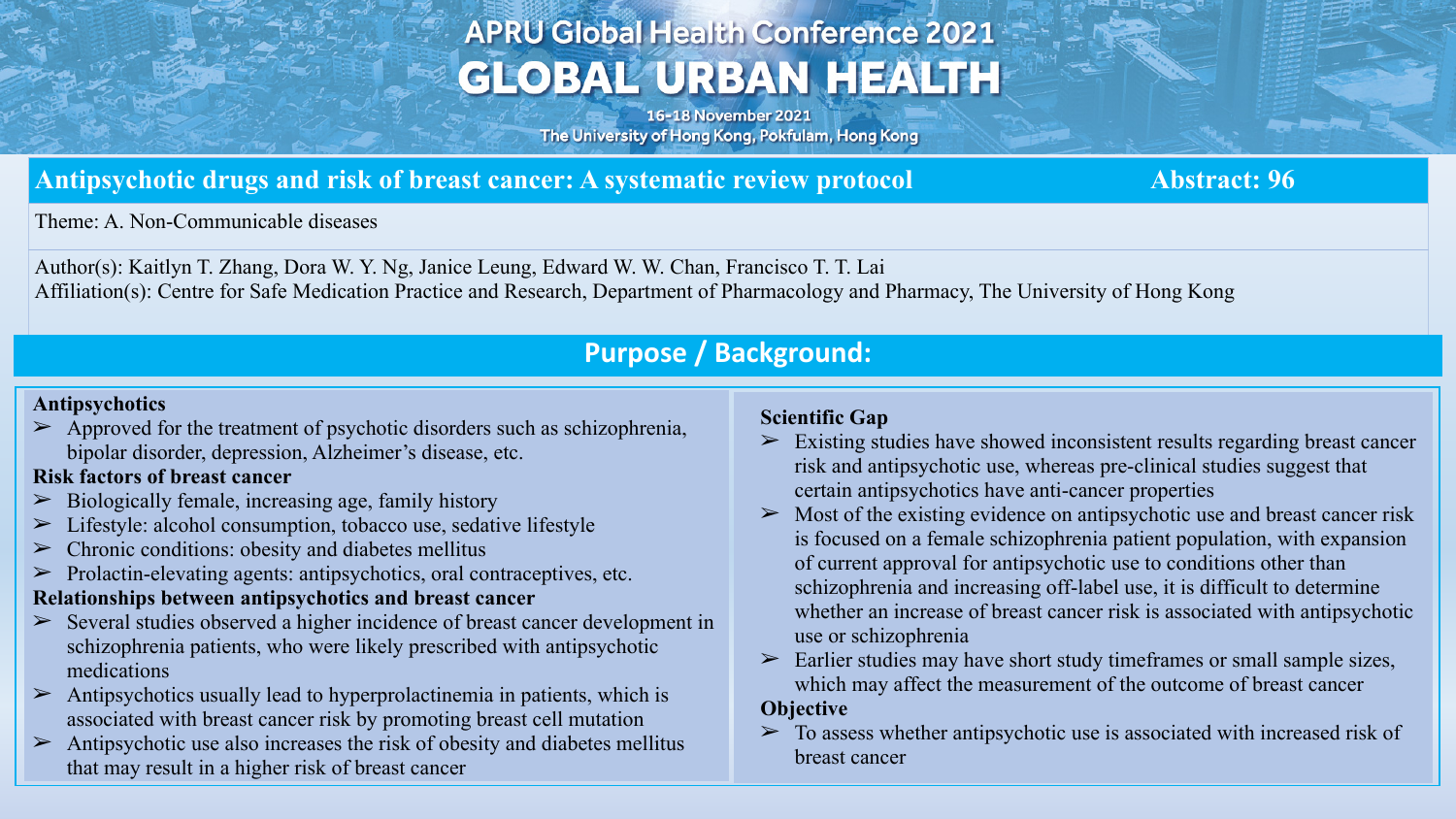# **APRU Global Health Conference 2021 GLOBAL URBAN HEALTH**

16-18 November 2021 The University of Hong Kong, Pokfulam, Hong Kong

Antipsychotic drugs and risk of breast cancer: A systematic review protocol **Abstract No. 96** Abstract No. 96

# **Methods:**

| <b>Study Design</b> | This systematic review will only include cohort and case-control studies which have their full text published in English. |
|---------------------|---------------------------------------------------------------------------------------------------------------------------|
| Exposure            | Antipsychotic use: prescription for any FDA-approved antipsychotic drug for any condition                                 |
| Outcome             | Breast cancer: diagnosis based on the International Classification of Diseases 11 <sup>th</sup> Revision (ICD-11)         |

- $\triangleright$  An electronic search will be performed on PubMed, Embase and Web of Science databases
- $\triangleright$  Key terms will be combined using Boolean Operator in addition to Medical Subject Headings (MeSH) terms: [antipsychotics] AND [breast cancer OR cancer risk]

## $\mathbb{Q}$  Searching Strategy  $\mathcal{P}$  Review Procedure  $\mathbb{Q}$  Quality Assessment  $\mathbb{Q}$  Data Analysis

- $\triangleright$  Two authors will independently categorize articles into 'relevant' and 'irrelevant' by reviewing the abstract or fulltext of the articles
- $\triangleright$  Two lists will then be compared and non-conformities will be discussed until agreement is reached

- $\triangleright$  Manuscript information and study characteristics will be extracted from articles
- $\triangleright$  Newcastle-Ottawa Scale (NOS) will be used to assess the methodological quality
- $\triangleright$  The full-texts will be appraised by two authors separately and the discrepancies will be discussed

- $\triangleright$  Quantitative data will be pooled in statistical meta-analysis
- $\triangleright$  Effect sizes, weighted mean difference and their 95% confidence intervals will be calculated
- $\triangleright$  Standard Chi-square tests will be performed to assess study heterogeneity